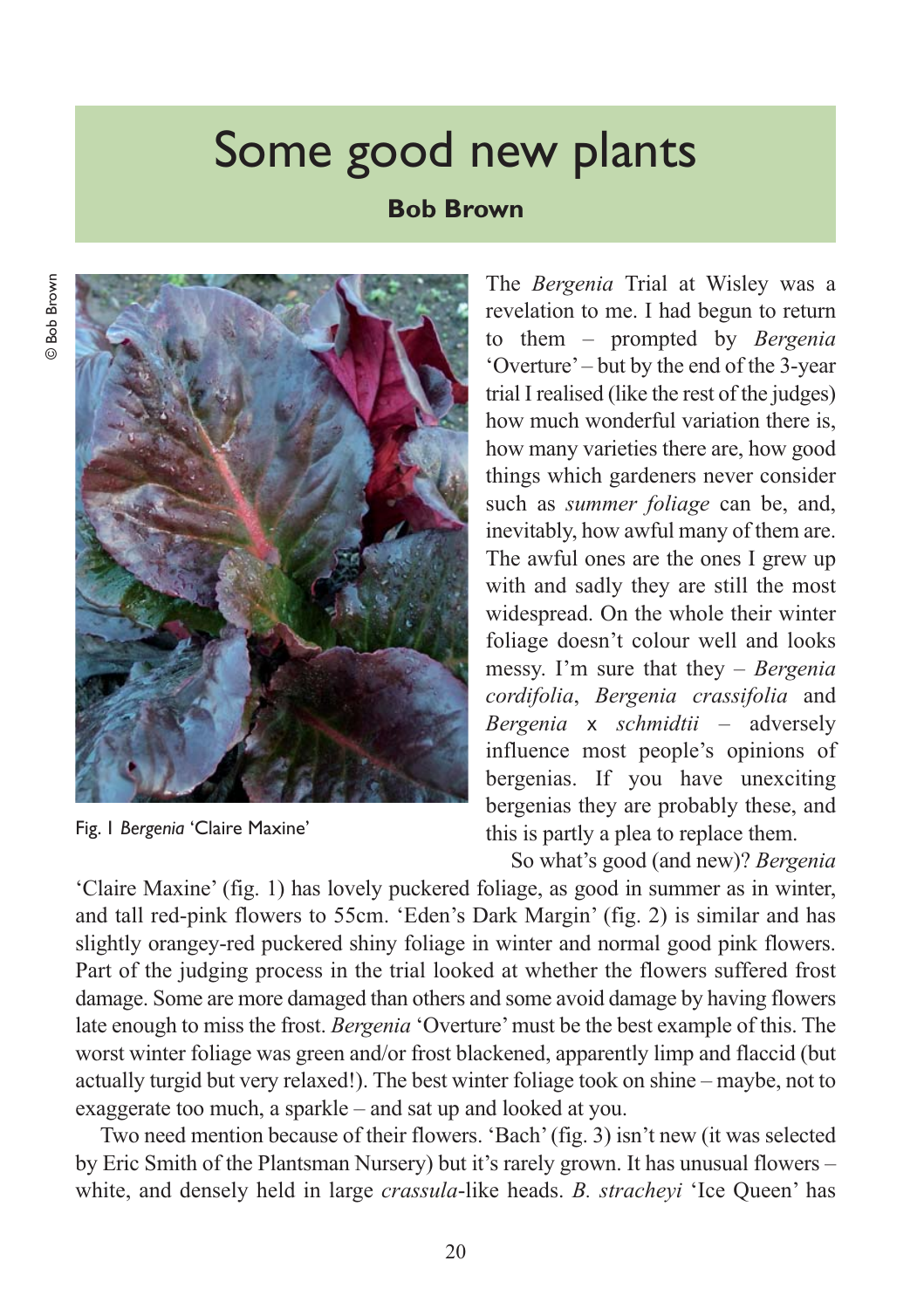amazing pale green flowers that look out at you (with posy-like leaves that change from bronze to green at flowering time).

These are tough plants that will grow anywhere. In my youth, my family left one on a path for several years and it flowered every year. But don't be cavalier. *Bergenia purpurascens* is (in my opinion) a lime hater and loathes my highly alkaline clay, taking maybe 8 years to die. I can only grow its varieties in pots. *Bergenia purpurascens* var. *delavayi* and *B.* 'Glasnevin' (fig. 4) were awarded AGMs in the trial. Their winter colour is a slightly bluish red. The leaves are simple oval shapes and stand to attention. They look magnificent with snowdrops. The other planting fact to bear in mind is that although toughness and tolerance have meant that bergenias are traditionally planted in dry Fig. 2 *Bergenia* 'Eden's Dark Margin' shade under trees, such a position reduces



their effectiveness: the tree canopy gives slight cold protection and keeps light levels lower – neither of which leads to good winter colouring. So I now restrict such planting

to the old variety 'Ballawley' (which has very good summer foliage and only slightly better winter foliage). The best new varieties need exposure to light and frost, and lots of admiring glances from passers-by.

Another good new plant, *Aquilegia* 'Fruit and Nut Chocolate' (fig. 5), was bred here. Its mother was an *Aquilegia* species from California (sold to me as *Aquilegia brevistyla*) that grew and flowered in winter. Such behaviour is not unusual where winter rains and summer droughts are the norm. Its father was the dumpy brown-and-green-flowered *Aquilegia viridiflora*. Several seeds resulted, but only one plant that, to my astonishment, began to flower in late December and finish at winter's end in mid-March. I was doubtful about the hardiness of such a plant but, after it sailed through two Fig. 3 *Bergenia* 'Bach'

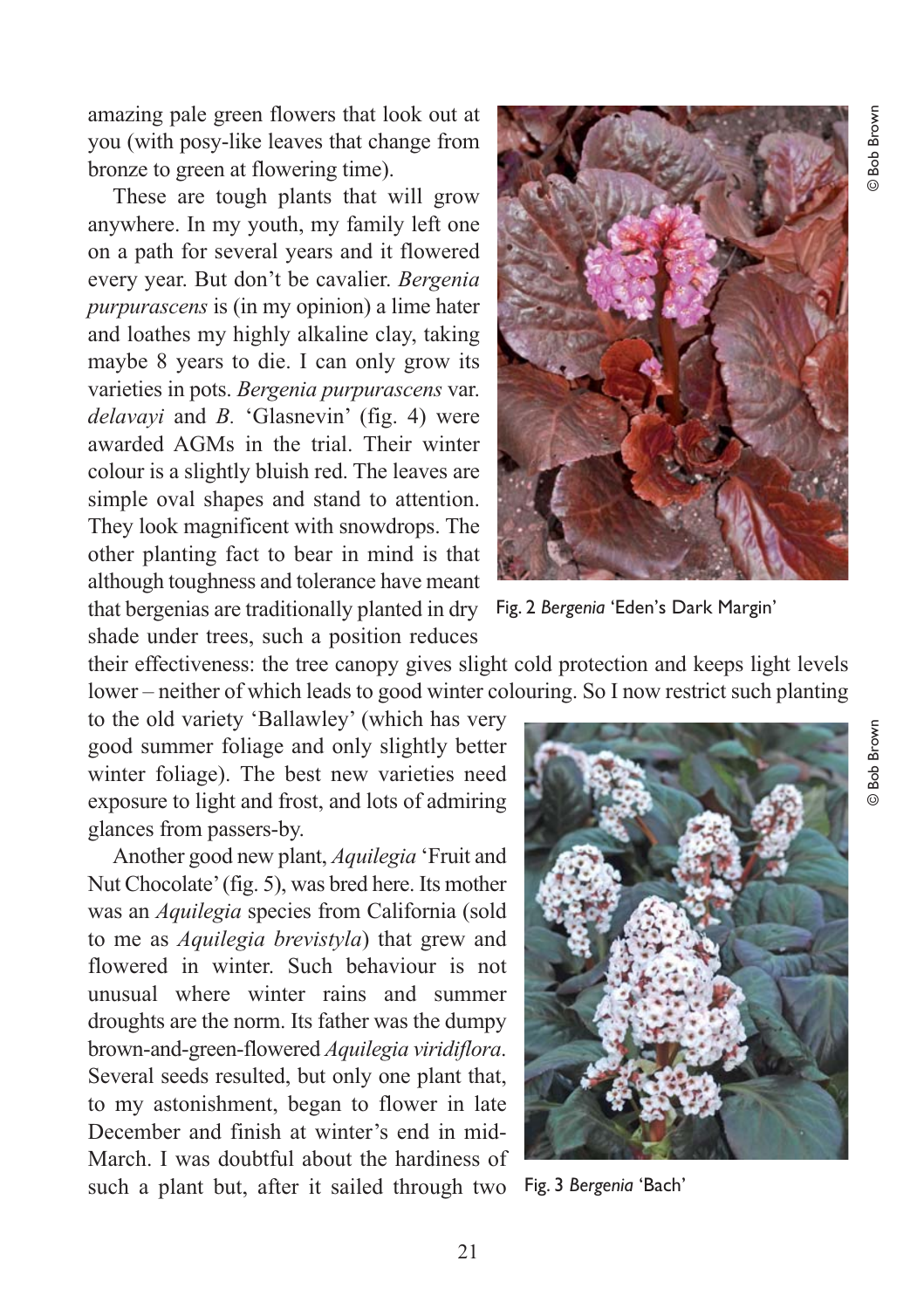

Fig. 4 *Bergenia purpurascens* 'Glasnevin'



Fig. 5 *Aquilegia* 'Fruit and Nut Chocolate'

winters in one year (2010), I can attest that it is! I can see flower buds as I write at the end of January 2011. My second fear was that propagation would be a problem. However, seed is produced (it might have been sterile) and the resulting plants are 100% true. How can that be possible? Surely even if it's self-fertile and no other aquilegias are flowering at the time, the characteristics of the grandparents or great aunts might appear. They don't. The leaves are prettier than other aquilegias with a maroon-brown margin. The flowers have red-brown petals and remarkable violet sepals. It also is a survivor – I still have the original plant from 2006. To top all this there is a faint perfume. Serendipity.

I am very wary about (my) good opinions of *new* plants. Like anyone else I'm susceptible to novelty, and anything that's "new, rare and unusual" immediately catches my attention, whereas I might well dismiss a new form of an old, well-tried-and-tested favourite as old hat. Remember, plants which are new, rare and unusual, are often new, rare and unusual because they've been grown in the past and been found to be no damned good and then forgotten. So including *Podophyllum versipelle* 'Spotty Dotty' (fig. 6) as the best spring flowering perennial ever when it only came to my attention in 2005 is chancing my arm.

But it's superb. It's everything I always wanted in a perennial. It has incredibly dramatic foliage that looks wonderful in spring and almost as superb ten months later. Each shapely leaf is large and held flat to the sky with its leaf stalk in the middle underneath and concentric patterns of purple-brown across its surface. The flowers are also large, a seductive deep maroon, and are

held in thick bunches beneath the leaf so you catch enticing glimpses of them – very pornographic and Victorian. Many of the most enticing plants available to us are either difficult to grow or require unusual or expensive growing conditions. This plant is easy,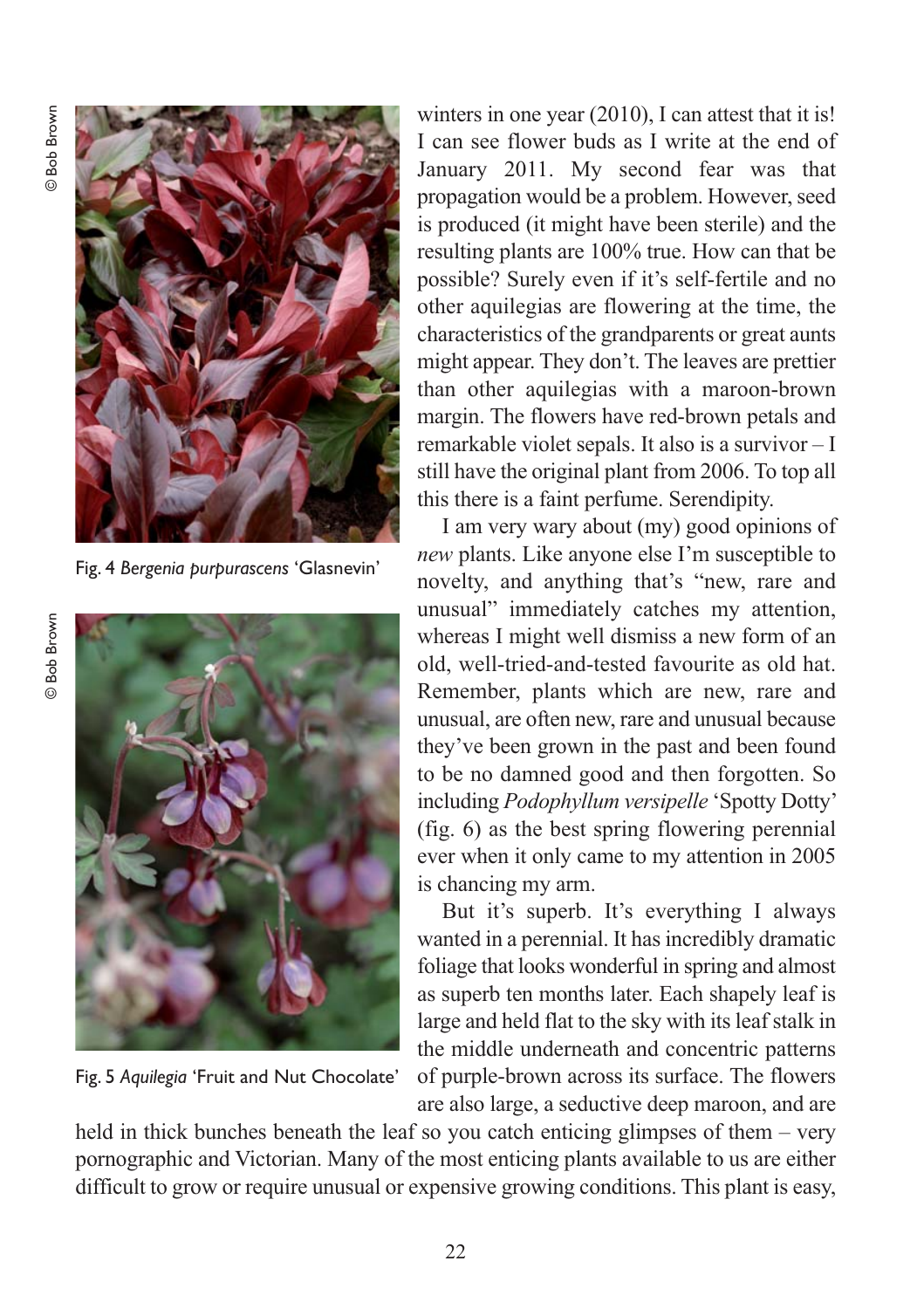adaptable and vigorous – so good and so easy that it must surely be heading for the 'Dead Common' category.

I got *Aster* 'Pixie Red Eye' (fig. 7) from Viv Marsh back in October 2003. I seem to remember his saying it had been bred by an Israeli nursery (who specialised in cut flowers). This is pretty startling information. An Israeli aster! Wow! (I associate Israel neither with Michaelmas daisies nor cut flowers.) As far as asters go it's almost the best thing to be bred since sliced bread was invented but it's hardly available, and hardly grown. Are asters so unfashionable that no one has discovered it yet? I hope so! I can list its negative qualities: for me it is never high enough to qualify as a cut flower – just about reaching 60cm. But it's not irruptive. It has no yellow eye to clash with the ray florets or

disrupt colour schemes. Dead and dying flowers are hidden by new flowers overtopping them. It has no mildew. 'Almost the best thing' because it responds to careful cultivation in good, welldrained soil, and some new cultivars will even grow in dry shade. A very desirable plant.

*Persicaria amplexicaulis* 'Blackfield' (fig. 8) is one of Chris Ghyselen's indestructible plants. His principle must be start with something that grows well



Fig. 6 *Podophyllum versipelle* 'Spotty Dotty'



Fig. 7 *Aster* 'Pixie Red Eye'

and never dies and make it look better. What a good place to begin. Chris is a garden designer (Diana, my wife, says he's designing her next garden). His concern that the plants he recommends be indestructible is commendable. The species, *Persicaria amplexicaulis* from the Himalayas, is rather boring. It has a thin covering of wispy red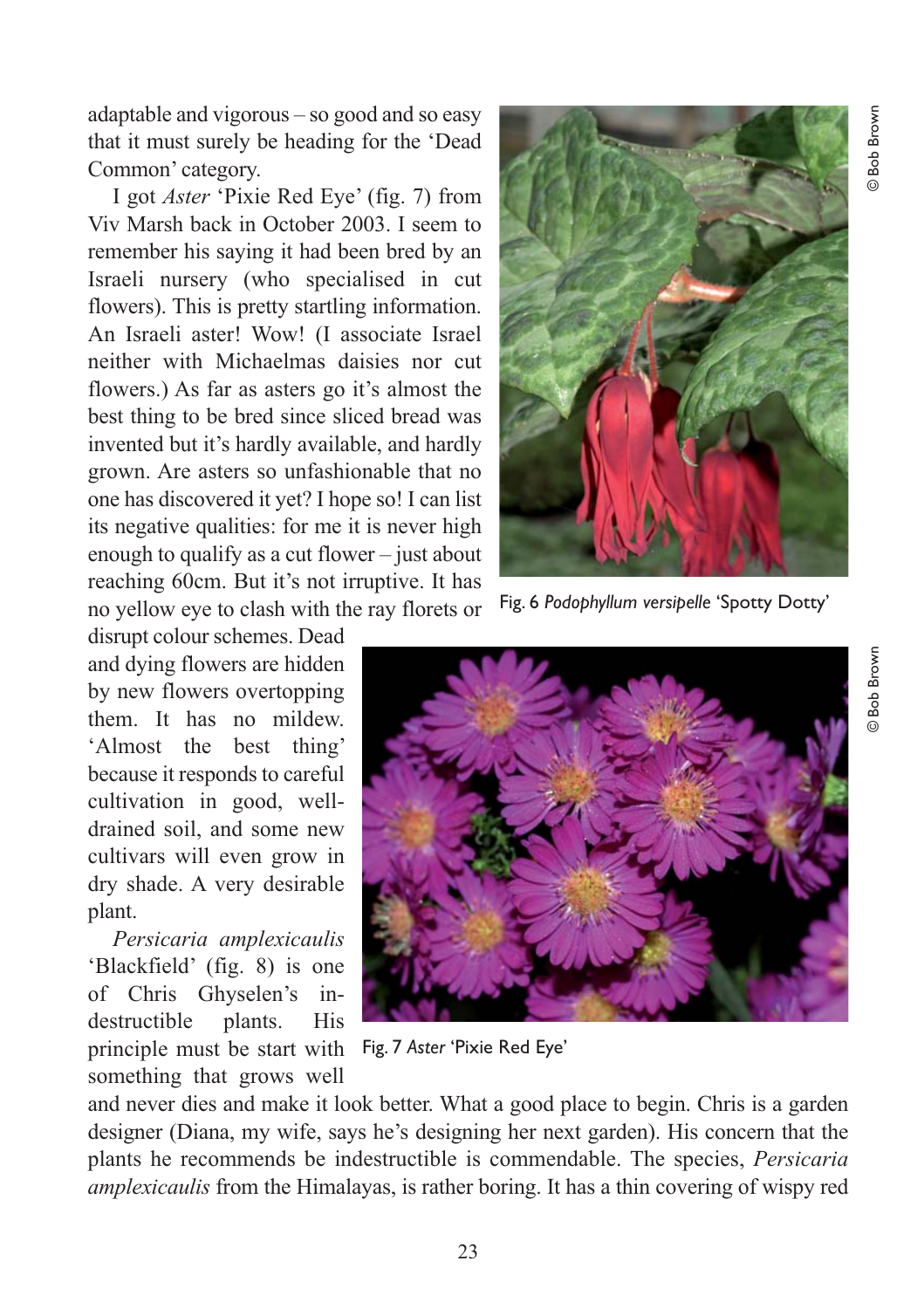**Bob Brown** © Bob Brown



Fig. 8 *Persicaria amplexicaulis* 'Blackfield'

flowers over plain foliage dusted with Hooverbag emptyings. 'Blackfield' has lots of fat spikes of rich carmine red flowers over plain dark green foliage. Plant it, walk away, and return 50 years later (difficult for some) and it will still be there. A similar variety, 'JS Caliente' from Jan van Spruyt, is equally good. Two more good things to come out of Belgium. Use it in borders and shrubberies with whites and grey foliage around – it needs lifting because the colours are surprisingly recessive.

I suspect that *Yucca gloriosa* 'Bright Star' (fig. 9) is a sport in tissue culture from production of *Yucca gloriosa* 'Variegata'. I reckon most hardy planters will be familiar with 'Variegata'. As I write, it jumps to anyone's attention because not only is it evergreen (even ivy that's still green is noticeable round here) but it is a bright creamy-white and an astonishing

architectural shape. 'Bright Star' has rosettes of broad, glowing golden-yellow foliage that have coloured pinker as the temperature has dropped (anthrocyanin – the colouring



Fig. 9 *Yucca gloriosa* 'Bright Star'

– is an anti-freeze). Its exotic colouring and shape make it an unlikely candidate for extreme cold hardiness but it qualified by living through three punishing winters. In this, the latest winter, a potted specimen has shown damage, so maybe there's a warning there. I expect it to have autumn flower spikes like its sister clones, but my oldest plant isn't big enough to have flowered. Other variegated cultivars of *Yucca gloriosa* have thick, medium-tall heads of ivorycoloured flowers from August to November. I suspect this will be no different but it's the foliage, especially the winter foliage, and its architectural shape that make it a winner.

Hydrangeas are currently fashionable. Being fashionable is as dangerous a characteristic as is being new. But *Hydrangea macrophylla* 'Zorro' (fig. 10) is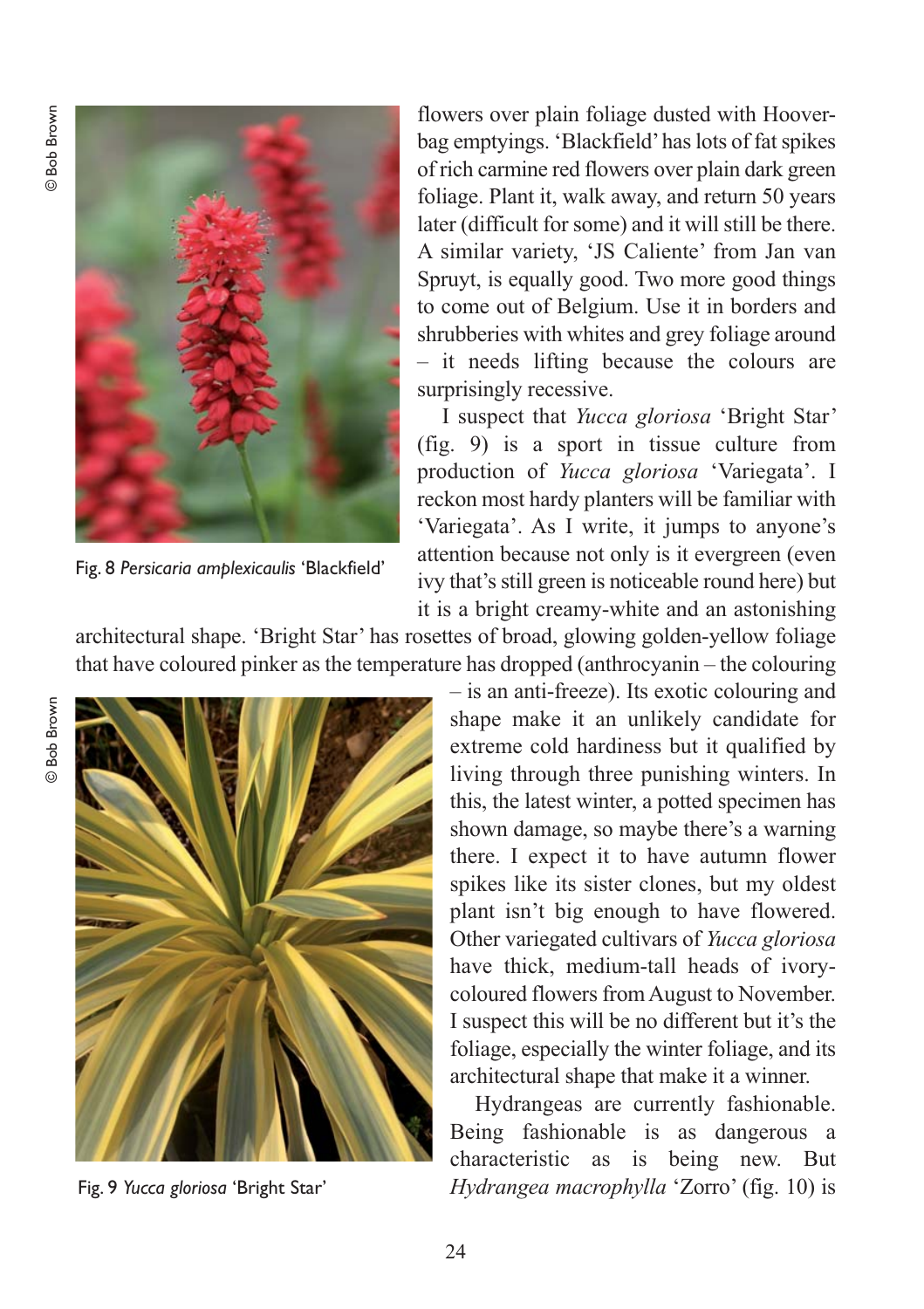amazing. It has glorious, stiff, thick, black stems and large heads of pink lacecap flowers in midsummer. The name is utterly appropriate. If the flowers are fertilized the whole head persists (going pinkish green) until winter. I cut it to the ground to within an inch of its life in spring to get stronger growth (a bit like coppicing paulownias or catalpas) and it still flowers. Its ability to flower on current year's growth is a wonderful leap forward in hydrangea breeding. *Hydrangea macrophylla* 'Zebra' (fig. 11) has the same quality but is shorter (at 75cm), a mophead rather than a lacecap, and has white flowers. 'Sells on sight' is no exaggeration.

Another new and garden-worthy shrub has come from the breeding programme of Peter Moore. He's been working on *Choisya* since before 1983, when 'Aztec Pearl' appeared. 'Aztec Pearl' is a cross between *Choisya ternata* and *Choisya*



Fig. 10 *Hydrangea macrophylla* 'Zorro'

*arizonica* (now called *Choisya dumosa* var. *arizonica*) the latter giving the hybrid more fingered foliage and larger flowers than *Choisya ternata*. I've always favoured the

*Choisya dumosa* var. *arizonica* as parent over all the others. It has really finely fingered foliage and relatively enormous flowers in the spring and early summer. Hailing from high winter-cold Arizona it's likely to be hardy, and eventually I spotted a mature specimen in a Cheltenham garden – old enough to have lived through tough winters and be mildly gawky and misshapen. This caused me to trim mine to a shapely 75cm. Now there is no need because a new Peter Moore hybrid called *Choisya* x *dewitteana* 'White Dazzler' (fig. 12) has everything I've always wanted. It has sailed through record punishingly low temperatures this winter Nov–Dec 2010 without any scorching. It's in a pot that is much more exposed than the surrounding shrubs with their roots snugly earth-bound. To illustrate



Fig. 11 *Hydrangea macrophylla* 'Zebra'